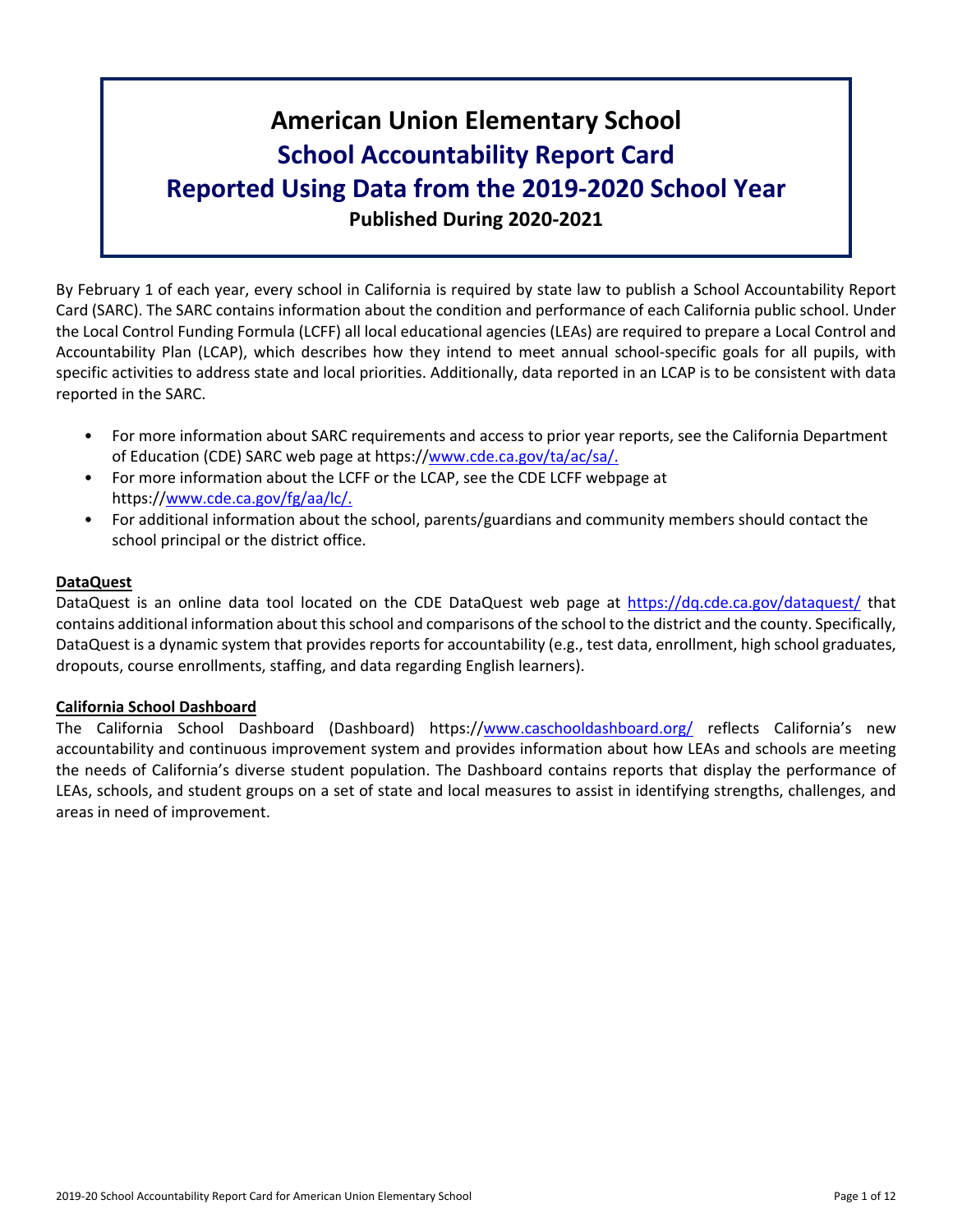# **About This School**

#### **School Contact Information (School Year 2020-2021)**

| <b>Entity</b>                            | <b>Contact Information</b>       |
|------------------------------------------|----------------------------------|
| <b>School Name</b>                       | American Union Elementary School |
| <b>Street</b>                            | 2801 West Adams Ave.             |
| City, State, Zip                         | Fresno, CA 93706-9601            |
| <b>Phone Number</b>                      | (559) 495-5650                   |
| Principal                                | Timothy Butts, Jr.               |
| <b>Email Address</b>                     | timothy.butts@wusd.ws            |
| Website                                  | aues.washingtonunified.org       |
| <b>County-District-School (CDS) Code</b> | 10 76778 6005748                 |

#### **District Contact Information (School Year 2020-2021)**

| Entity               | <b>Contact Information</b>         |  |  |  |  |
|----------------------|------------------------------------|--|--|--|--|
| <b>District Name</b> | Washington Unified School District |  |  |  |  |
| <b>Phone Number</b>  | (559) 495-5600                     |  |  |  |  |
| Superintendent       | Randy R. Morris                    |  |  |  |  |
| <b>Email Address</b> | randy.morris@wusd.ws               |  |  |  |  |
| Website              | www.washingtonunified.org          |  |  |  |  |

## **School Description and Mission Statement (School Year 2020-2021)**

American Union serves a diverse population in pre-school through grade 8. It is located in a rural community south of Fresno and Southwest of Easton. With an average enrollment of 305 students, the school is able to provide a family-like atmosphere. Teacher dedication and parent involvement focus on students' futures through college readiness programs that are contributing factors to the school's academic success.

Our mission isto create life long learnersin a safe and positive learning environment while striving for mastery of academic skills for all students. Our vision is for each member of the AU community to Be Their Best: Believe, Empower, Succeed, Together. We Believe by promoting a growth mindset for all staff and students. We Empower through promoting teacher efficacy using data and PLCs, We measure success by high academic achievement for all subgroups of students and we believe that through strong partnerships with parents and community, we are better Together.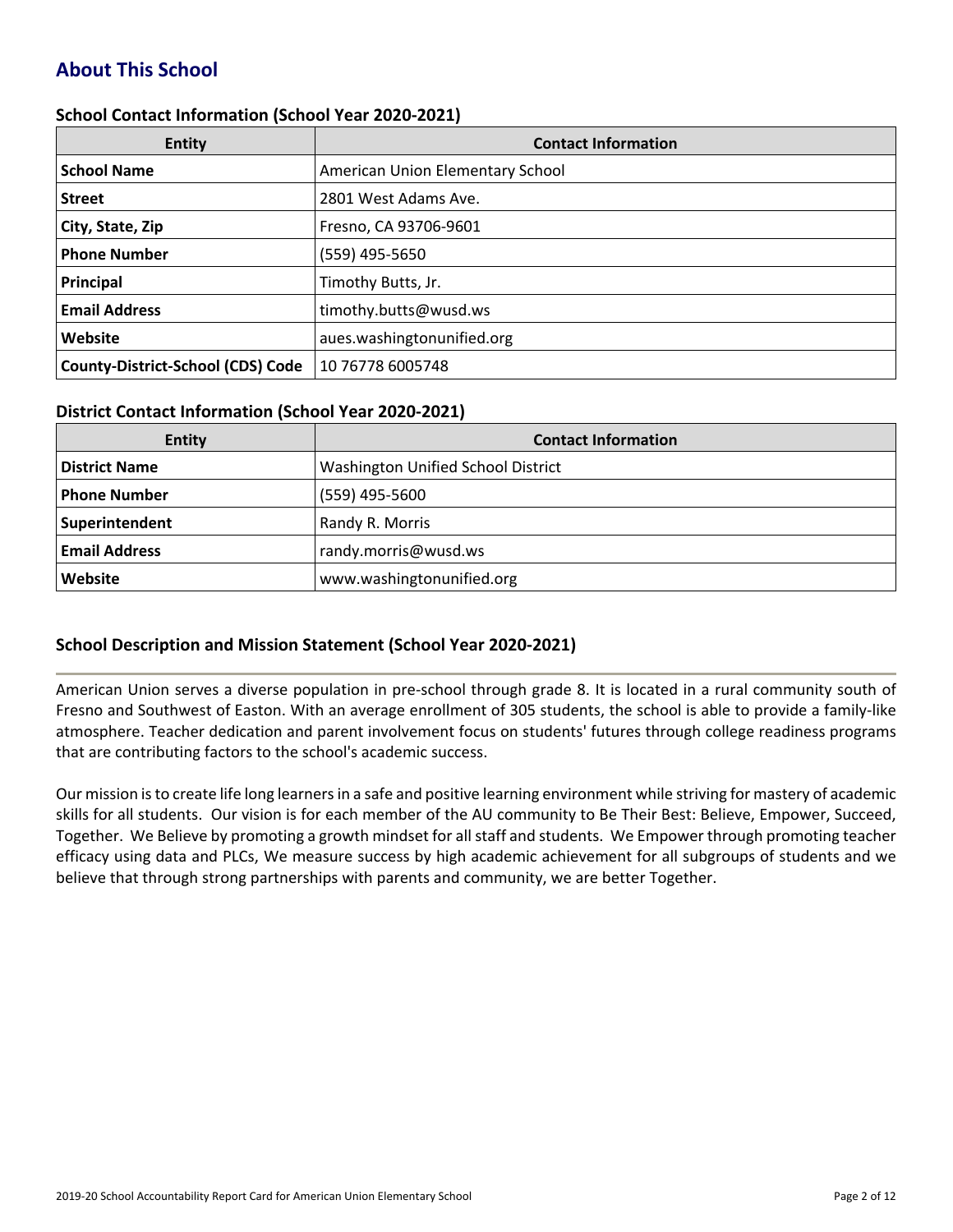## **Student Enrollment by Grade Level (School Year 2019-2020)**

| <b>Grade Level</b>      | <b>Number of Students</b> |
|-------------------------|---------------------------|
| Kindergarten            | 40                        |
| Grade 1                 | 23                        |
| Grade 2                 | 36                        |
| Grade 3                 | 46                        |
| Grade 4                 | 46                        |
| Grade 5                 | 30                        |
| Grade 6                 | 39                        |
| Grade 7                 | 43                        |
| Grade 8                 | 32                        |
| <b>Total Enrollment</b> | 335                       |

## **Student Enrollment by Student Group (School Year 2019-2020)**

| <b>Student Group</b>                   | <b>Percent of Total Enrollment</b> |
|----------------------------------------|------------------------------------|
| <b>Black or African American</b>       | 0.6                                |
| American Indian or Alaska Native       | 0.3                                |
| Asian                                  | 4.5                                |
| <b>Hispanic or Latino</b>              | 76.4                               |
| White                                  | 17.6                               |
| <b>Socioeconomically Disadvantaged</b> | 75.8                               |
| <b>English Learners</b>                | 33.7                               |
| <b>Students with Disabilities</b>      | 9                                  |
| <b>Homeless</b>                        |                                    |

# **A. Conditions of Learning**

#### **State Priority: Basic**

The SARC provides the following information relevant to the State priority: Basic (Priority 1):

- Degree to which teachers are appropriately assigned and fully credentialed in the subject area and for the pupils they are teaching;
- Pupils have access to standards-aligned instructional materials; and
- School facilities are maintained in good repair

#### **Teacher Credentials**

| <b>Teachers</b>                                                           |    | <b>School</b><br>2019-20 | <b>School</b><br>2020-21 | <b>District</b><br>2020-21 |
|---------------------------------------------------------------------------|----|--------------------------|--------------------------|----------------------------|
| <b>With Full Credential</b>                                               | 19 | 18                       | 21                       | 130                        |
| <b>Without Full Credential</b>                                            |    |                          |                          |                            |
| <b>Teaching Outside Subject Area of Competence (with full credential)</b> |    |                          |                          |                            |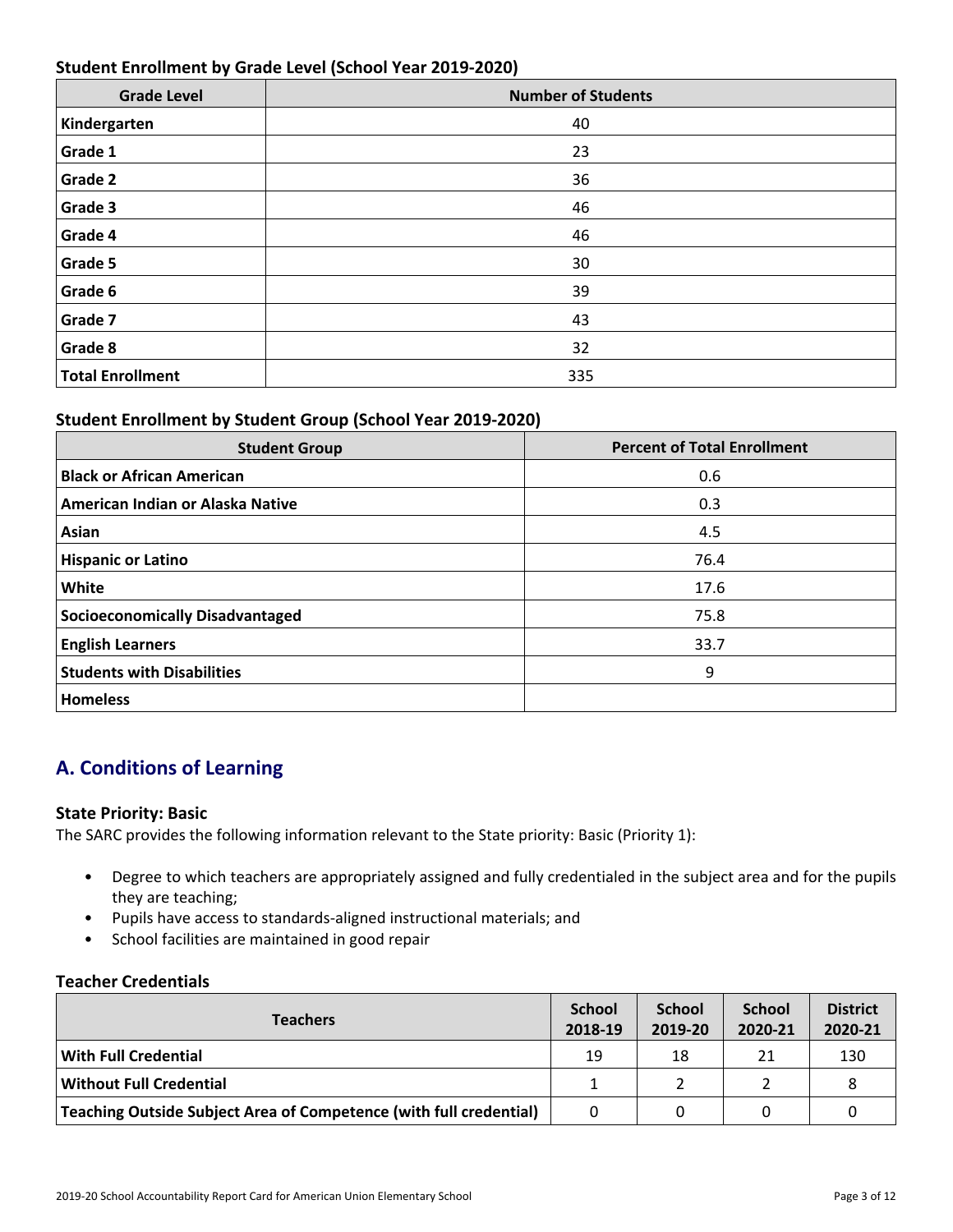## **Teacher Misassignments and Vacant Teacher Positions**

| <b>Indicator</b>                               | 2018-19 | 2019-20 | 2020-21 |
|------------------------------------------------|---------|---------|---------|
| Misassignments of Teachers of English Learners |         |         |         |
| Total Teacher Misassignments*                  |         |         |         |
| Vacant Teacher Positions                       |         |         |         |

Note: "Misassignments" refers to the number of positions filled by teachers who lack legal authorization to teach that grade level, subject area, student group, etc. \*Total Teacher Misassignments includes the number of Misassignments of Teachers of English Learners.

## **Quality, Currency, Availability of Textbooks and Other Instructional Materials (School Year 2020-2021)**

#### **Year and month in which data were collected:** September 2020

| Subject                                                                                               | <b>Textbooks and Other Instructional</b><br><b>Materials/year of Adoption</b> | <b>From Most</b><br>Recent<br><b>Adoption?</b> | <b>Percent Students</b><br><b>Lacking Own</b><br><b>Assigned Copy</b> |
|-------------------------------------------------------------------------------------------------------|-------------------------------------------------------------------------------|------------------------------------------------|-----------------------------------------------------------------------|
| <b>Reading/Language Arts</b>                                                                          | National Geographic REACH (K-5)<br>Grades 6-8 Holt<br>EngageNY (6-8)          | Yes                                            | 0.0                                                                   |
| <b>Mathematics</b>                                                                                    | Grades K-8 Eureka Math                                                        | <b>Yes</b>                                     | 0.0                                                                   |
| <b>Science</b>                                                                                        | Grades K-5 Harcourt<br>Grades 6-8 Holt                                        | <b>Yes</b>                                     | 0.0                                                                   |
| <b>History-Social Science</b>                                                                         | Grades 6-8 McGraw Hill, Impact California<br><b>Social Studies</b>            | <b>Yes</b>                                     | 0.0                                                                   |
| <b>Foreign Language</b>                                                                               | N/A                                                                           |                                                | 0.0                                                                   |
| <b>Health</b>                                                                                         | N/A                                                                           |                                                | 0.0                                                                   |
| <b>Visual and Performing Arts</b>                                                                     | N/A                                                                           |                                                | 0.0                                                                   |
| <b>Science Laboratory Equipment</b><br>$\left(\frac{\text{grades } 9 - 12}{\text{grades } 12}\right)$ | N/A                                                                           |                                                | 0.0                                                                   |

Note: Cells with N/A values do not require data.

#### **School Facility Conditions and Planned Improvements**

American Union Elementary School was originally constructed in 1950 and currently has 20 permanent classrooms, four portable classrooms, a cafeteria/multi-purpose room, a library, three playgrounds areas, and one bus barn. A recent construction project was completed that added a wing to the school with three classrooms. Current facilities provide adequate space for the current enrollment.

#### Cleaning Process:

The district staff works to ensure that the cleaning of the school is maintained to provide for a clean and safe learning environment. The school is in compliance with all laws, rules, and regulations pertaining to hazardous materials and state earthquake standards.

Maintenance and Repair: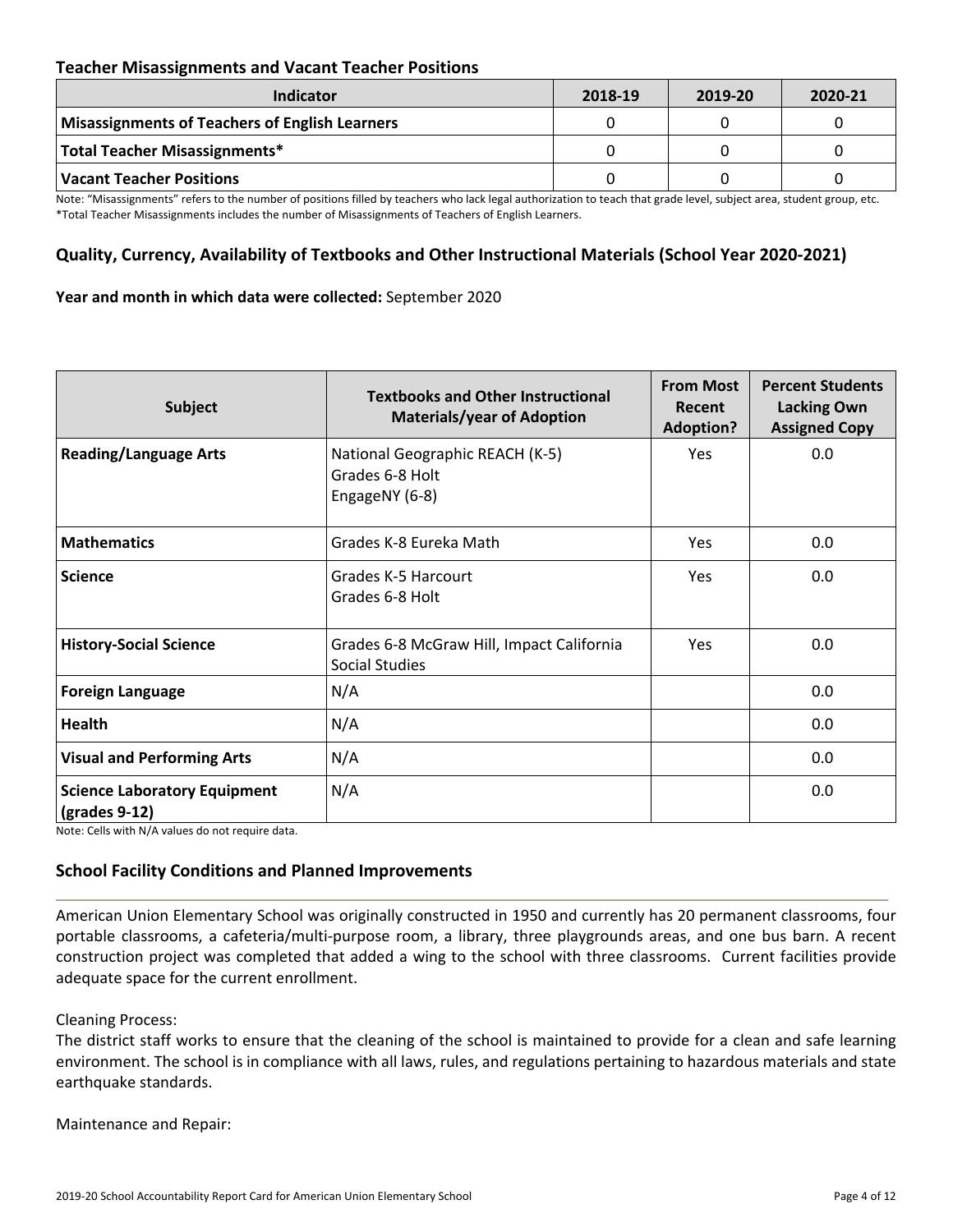District maintenance staff ensures that the repairs and work orders necessary to keep the school in good repair are completed in a timely manner. The work order process is used to ensure efficient service and highest priority to emergency repairs to roofing, plumbing, heating, electrical systems, interior or exterior painting, and floor systems. Results from the most recent facilities inspection are illustrated below.

## **School Facility Good Repair Status**

Using the **most recently collected** FIT data (or equivalent), provide the following:

- Determination of repair status for systems listed
- Description of any needed maintenance to ensure good repair
- The year and month in which the data were collected
- The rate for each system inspected
- The overall rating

#### **Year and month of the most recent FIT report:** 12/21/20

| <b>System Inspected</b>                                                              | <b>Rating</b> | <b>Repair Needed and Action Taken or Planned</b>                                                                                                                                                                                                                 |
|--------------------------------------------------------------------------------------|---------------|------------------------------------------------------------------------------------------------------------------------------------------------------------------------------------------------------------------------------------------------------------------|
| <b>Systems: Gas Leaks,</b><br>Mechanical/HVAC, Sewer                                 | Good          |                                                                                                                                                                                                                                                                  |
| <b>Interior: Interior Surfaces</b>                                                   | Good          | To be Scheduled for Repair:<br>Rm 52: carpet worn                                                                                                                                                                                                                |
| <b>Cleanliness: Overall Cleanliness,</b><br>Pest/ Vermin Infestation                 | Good          |                                                                                                                                                                                                                                                                  |
| <b>Electrical: Electrical</b>                                                        | Good          |                                                                                                                                                                                                                                                                  |
| <b>Restrooms/Fountains: Restrooms,</b><br><b>Sinks/ Fountains</b>                    | Poor          | To be Scheduled for Repair:<br>Drinking Fountain non-operable (Outside<br>Rm. 20)<br>Drinking fountains have been turned off to<br>help prevent the spread of COVID-19                                                                                           |
| Safety: Fire Safety, Hazardous<br><b>Materials</b>                                   | Good          |                                                                                                                                                                                                                                                                  |
| <b>Structural: Structural Damage,</b><br><b>Roofs</b>                                | Poor          | To be Scheduled for Repair:<br>Office and Room 20: Roof in need of repair<br>Rms. 1-6: Roof needs replacement<br>Rms. 7-12: Roof bad shape<br>Rooms 21-24, 28: Roof starting to show<br>wear/tear @ 28<br>Cafeteria, kitchen: Roof starting to show<br>wear/tear |
| <b>External: Playground/School</b><br>Grounds, Windows/<br><b>Doors/Gates/Fences</b> | Good          | To be Scheduled for Repair:<br>Elementary Playground: one ladder needs<br>replacing plastic crack/broken                                                                                                                                                         |
| <b>Overall Rating</b>                                                                | Fair          |                                                                                                                                                                                                                                                                  |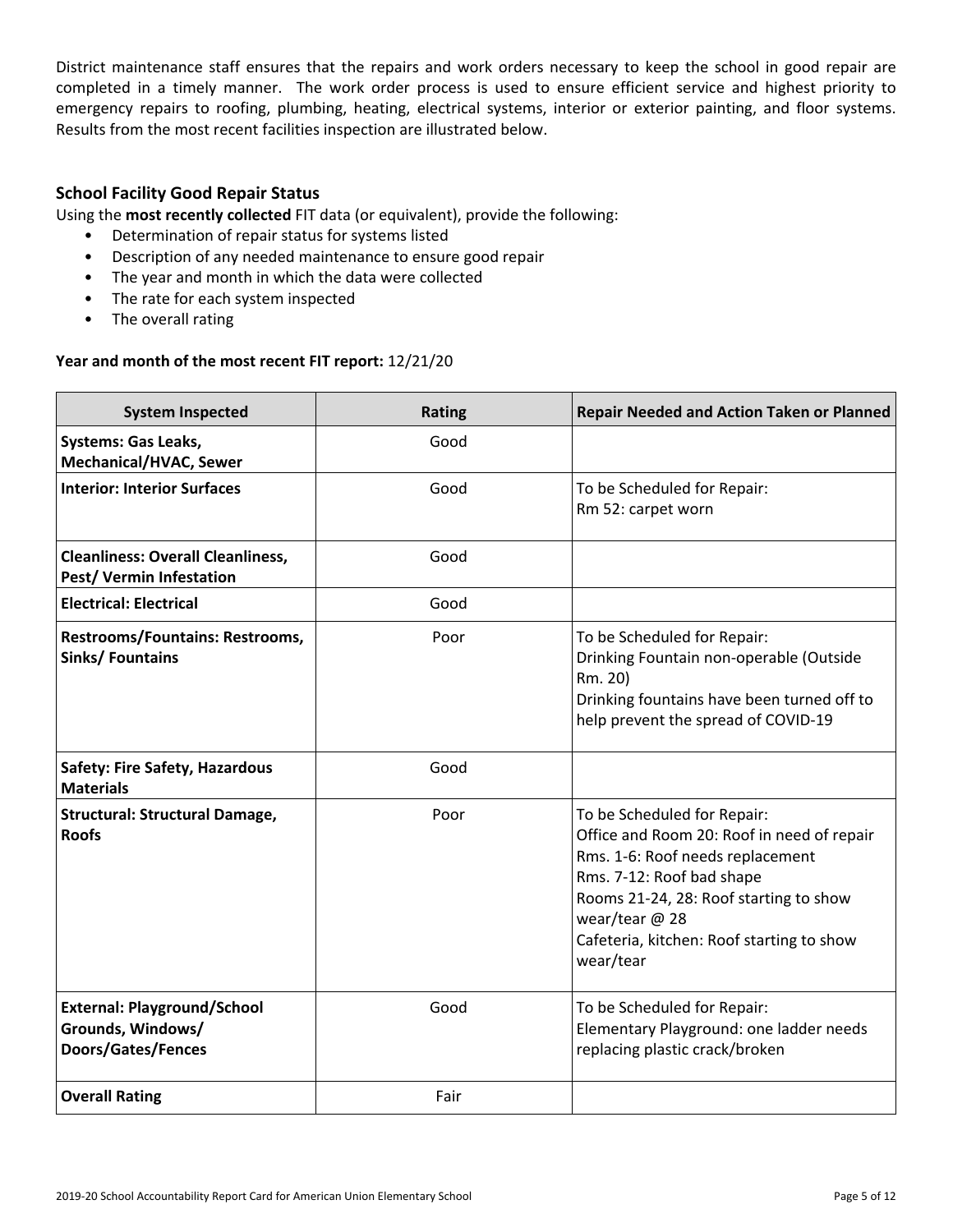# **B. Pupil Outcomes**

## **State Priority: Pupil Achievement**

The SARC provides the following information relevant to the State priority: Pupil Achievement (Priority 4):

- **Statewide assessments** (i.e., California Assessment of Student Performance and Progress [CAASPP] System, which includes the Smarter Balanced Summative Assessments for students in the general education population and the California Alternate Assessments [CAAs] for English language arts/literacy [ELA] and mathematics given in grades three through eight and grade eleven. Only eligible students may participate in the administration of the CAAs. CAAs items are aligned with alternate achievement standards, which are linked with the Common Core State Standards [CCSS] for students with the most significant cognitive disabilities); and
- The percentage of students who have successfully completed courses that satisfy the requirements for entrance to the University of California and the California State University, or career technical education sequences or programs of study.

## **CAASPP Test Results in ELA and Mathematics for All Students Grades Three through Eight and Grade Eleven**

## **Percentage of Students Meeting or Exceeding the State Standard**

| <b>Subject</b>                                                                    | <b>School</b><br>2018-19 | <b>School</b><br>2019-20 | <b>District</b><br>2018-19 | <b>District</b><br>2019-20 | <b>State</b><br>2018-19 | <b>State</b><br>2019-20 |
|-----------------------------------------------------------------------------------|--------------------------|--------------------------|----------------------------|----------------------------|-------------------------|-------------------------|
| <b>English Language Arts/Literacy</b><br>$\left(\text{grades }3-8\right)$ and 11) | 43                       | N/A                      | 36                         | N/A                        | 50                      | N/A                     |
| <b>Mathematics</b><br>$\sqrt{grades}$ 3-8 and 11)                                 | 41                       | N/A                      | 25                         | N/A                        | 39                      | N/A                     |

Note: Cells with N/A values do not require data.

Note: The 2019-2020 data are not available. Due to the COVID-19 pandemic, Executive Order N-30-20 was issued which waived the requirement for statewide testing for the 2019-2020 school year.

Note: Percentages are not calculated when the number of students tested is ten or less, either because the number of students in this category is too small for statistical accuracy or to protect student privacy.

Note: ELA and mathematics test results include the Smarter Balanced Summative Assessment and the CAA. The "Percent Met or Exceeded" is calculated by taking the total number of students who met or exceeded the standard on the Smarter Balanced Summative Assessment plus the total number of students who met the standard (i.e., achieved Level 3-Alternate) on the CAAs divided by the total number of students who participated in both assessments.

## **CAASPP Test Results in ELA by Student Group Grades Three through Eight and Grade Eleven (School Year 2019-2020)**

| <b>Student Group</b>                       | <b>Total</b><br><b>Enrollment</b> | <b>Number</b><br><b>Tested</b> | Percent<br><b>Tested</b> | Percent<br><b>Not</b><br><b>Tested</b> | Percent<br>Met or<br><b>Exceeded</b> |
|--------------------------------------------|-----------------------------------|--------------------------------|--------------------------|----------------------------------------|--------------------------------------|
| <b>All Students</b>                        | N/A                               | N/A                            | N/A                      | N/A                                    | N/A                                  |
| <b>Male</b>                                | N/A                               | N/A                            | N/A                      | N/A                                    | N/A                                  |
| Female                                     | N/A                               | N/A                            | N/A                      | N/A                                    | N/A                                  |
| <b>Black or African American</b>           | N/A                               | N/A                            | N/A                      | N/A                                    | N/A                                  |
| American Indian or Alaska Native           | N/A                               | N/A                            | N/A                      | N/A                                    | N/A                                  |
| Asian                                      | N/A                               | N/A                            | N/A                      | N/A                                    | N/A                                  |
| <b>Filipino</b>                            | N/A                               | N/A                            | N/A                      | N/A                                    | N/A                                  |
| <b>Hispanic or Latino</b>                  | N/A                               | N/A                            | N/A                      | N/A                                    | N/A                                  |
| <b>Native Hawaiian or Pacific Islander</b> | N/A                               | N/A                            | N/A                      | N/A                                    | N/A                                  |
| White                                      | N/A                               | N/A                            | N/A                      | N/A                                    | N/A                                  |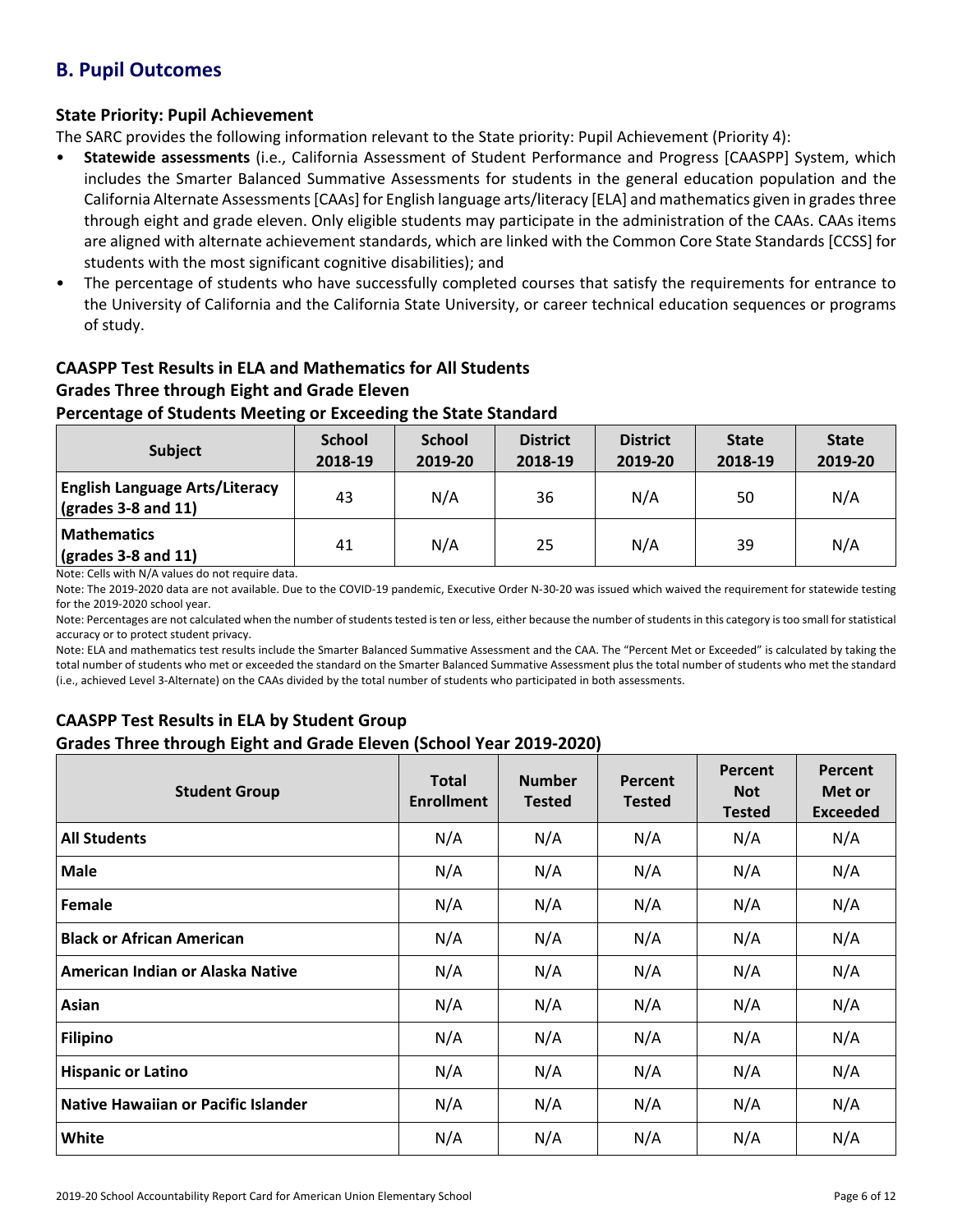| <b>Student Group</b>                                 | <b>Total</b><br><b>Enrollment</b> | <b>Number</b><br><b>Tested</b> | Percent<br><b>Tested</b> | Percent<br><b>Not</b><br><b>Tested</b> | Percent<br>Met or<br><b>Exceeded</b> |
|------------------------------------------------------|-----------------------------------|--------------------------------|--------------------------|----------------------------------------|--------------------------------------|
| <b>Two or More Races</b>                             | N/A                               | N/A                            | N/A                      | N/A                                    | N/A                                  |
| <b>Socioeconomically Disadvantaged</b>               | N/A                               | N/A                            | N/A                      | N/A                                    | N/A                                  |
| <b>English Learners</b>                              | N/A                               | N/A                            | N/A                      | N/A                                    | N/A                                  |
| <b>Students with Disabilities</b>                    | N/A                               | N/A                            | N/A                      | N/A                                    | N/A                                  |
| <b>Students Receiving Migrant Education Services</b> | N/A                               | N/A                            | N/A                      | N/A                                    | N/A                                  |
| <b>Foster Youth</b>                                  | N/A                               | N/A                            | N/A                      | N/A                                    | N/A                                  |
| <b>Homeless</b>                                      | N/A                               | N/A                            | N/A                      | N/A                                    | N/A                                  |

Note: Cells with N/A values do not require data.

Note: The 2019-2020 data are not available. Due to the COVID-19 pandemic, Executive Order N-30-20 was issued which waived the requirement for statewide testing for the 2019-2020 school year.

## **CAASPP Test Results in Mathematics by Student Group Grades Three through Eight and Grade Eleven (School Year 2019-2020)**

| <b>Student Group</b>                                 | <b>Total</b><br><b>Enrollment</b> | <b>Number</b><br><b>Tested</b> | Percent<br><b>Tested</b> | Percent<br><b>Not</b><br><b>Tested</b> | Percent<br>Met or<br><b>Exceeded</b> |
|------------------------------------------------------|-----------------------------------|--------------------------------|--------------------------|----------------------------------------|--------------------------------------|
| <b>All Students</b>                                  | N/A                               | N/A                            | N/A                      | N/A                                    | N/A                                  |
| <b>Male</b>                                          | N/A                               | N/A                            | N/A                      | N/A                                    | N/A                                  |
| Female                                               | N/A                               | N/A                            | N/A                      | N/A                                    | N/A                                  |
| <b>Black or African American</b>                     | N/A                               | N/A                            | N/A                      | N/A                                    | N/A                                  |
| American Indian or Alaska Native                     | N/A                               | N/A                            | N/A                      | N/A                                    | N/A                                  |
| Asian                                                | N/A                               | N/A                            | N/A                      | N/A                                    | N/A                                  |
| <b>Filipino</b>                                      | N/A                               | N/A                            | N/A                      | N/A                                    | N/A                                  |
| <b>Hispanic or Latino</b>                            | N/A                               | N/A                            | N/A                      | N/A                                    | N/A                                  |
| <b>Native Hawaiian or Pacific Islander</b>           | N/A                               | N/A                            | N/A                      | N/A                                    | N/A                                  |
| White                                                | N/A                               | N/A                            | N/A                      | N/A                                    | N/A                                  |
| <b>Two or More Races</b>                             | N/A                               | N/A                            | N/A                      | N/A                                    | N/A                                  |
| <b>Socioeconomically Disadvantaged</b>               | N/A                               | N/A                            | N/A                      | N/A                                    | N/A                                  |
| <b>English Learners</b>                              | N/A                               | N/A                            | N/A                      | N/A                                    | N/A                                  |
| <b>Students with Disabilities</b>                    | N/A                               | N/A                            | N/A                      | N/A                                    | N/A                                  |
| <b>Students Receiving Migrant Education Services</b> | N/A                               | N/A                            | N/A                      | N/A                                    | N/A                                  |
| <b>Foster Youth</b>                                  | N/A                               | N/A                            | N/A                      | N/A                                    | N/A                                  |
| <b>Homeless</b>                                      | N/A                               | N/A                            | N/A                      | N/A                                    | N/A                                  |

Note: Cells with N/A values do not require data.

Note: The 2019-2020 data are not available. Due to the COVID-19 pandemic, Executive Order N-30-20 was issued which waived the requirement for statewide testing for the 2019-2020 school year.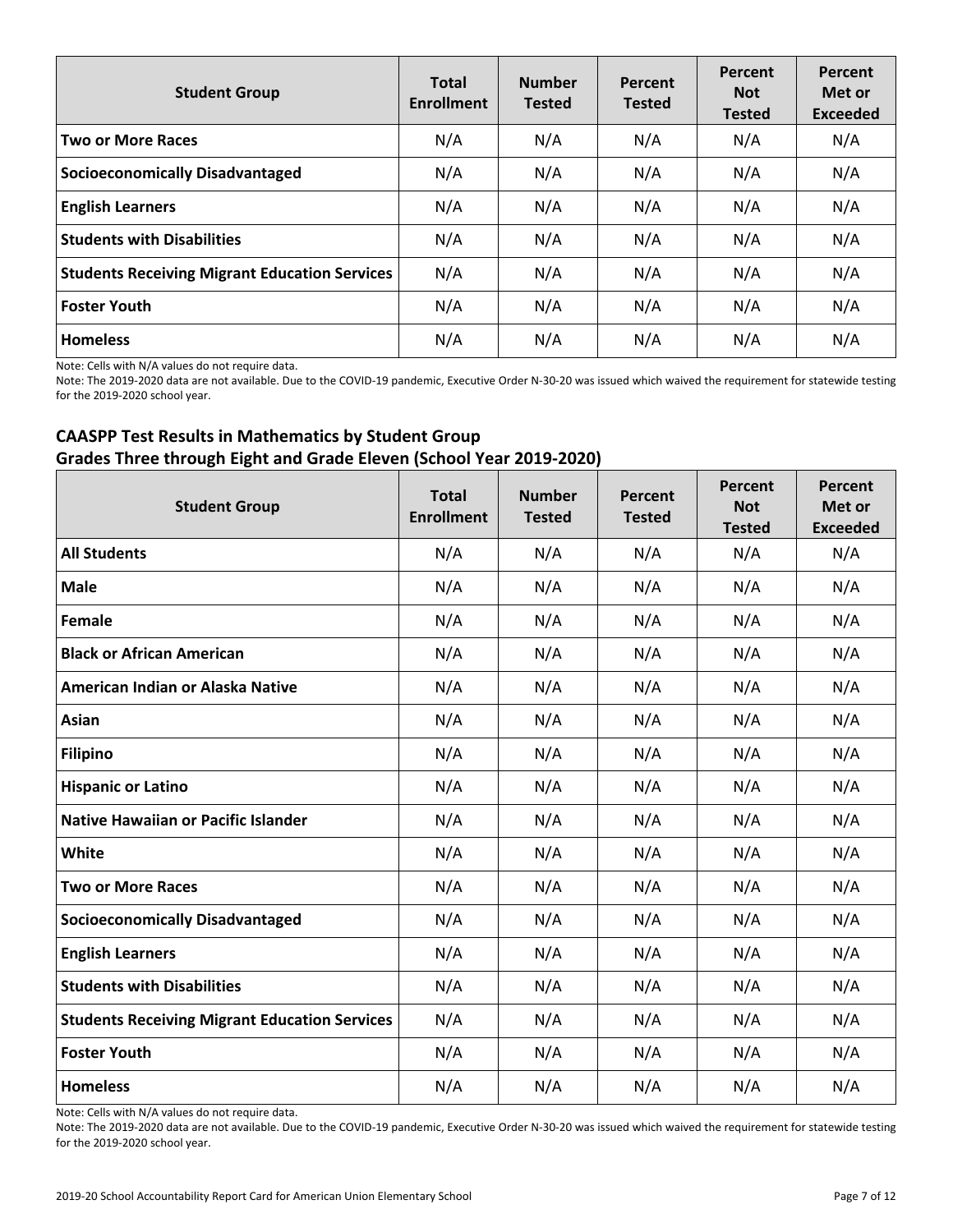## **CAASPP Test Results in Science for All Students Grades Five, Eight, and High School Percentage of Students Meeting or Exceeding the State Standard**

| . .                                   |                          |                          |                            |                            |                         |                         |
|---------------------------------------|--------------------------|--------------------------|----------------------------|----------------------------|-------------------------|-------------------------|
| <b>Subject</b>                        | <b>School</b><br>2018-19 | <b>School</b><br>2019-20 | <b>District</b><br>2018-19 | <b>District</b><br>2019-20 | <b>State</b><br>2018-19 | <b>State</b><br>2019-20 |
| Science (grades 5, 8 and high school) | 20                       | N/A                      | 14                         | N/A                        | 30                      | N/A                     |

Note: Cells with N/A values do not require data.

Note: The 2019-2020 data are not available. Due to the COVID-19 pandemic, Executive Order N-30-20 was issued which waived the requirement for statewide testing for the 2019-2020 school year.

Note: The new California Science Test (CAST) was first administered operationally in the 2018-2019 school year.

## **State Priority: Other Pupil Outcomes**

The SARC provides the following information relevant to the State priority: Other Pupil Outcomes (Priority 8):

Pupil outcomes in the subject areas of physical education.

#### **California Physical Fitness Test Results (School Year 2019-2020)**

| Grade Level | <b>Percentage of Students</b><br><b>Meeting Four of Six</b><br><b>Fitness Standards</b> | <b>Percentage of Students</b><br><b>Meeting Five of Six</b><br><b>Fitness Standards</b> | <b>Percentage of Students</b><br><b>Meeting Six of Six</b><br><b>Fitness Standards</b> |  |
|-------------|-----------------------------------------------------------------------------------------|-----------------------------------------------------------------------------------------|----------------------------------------------------------------------------------------|--|
|             | N/A                                                                                     | N/A                                                                                     | N/A                                                                                    |  |
|             | N/A                                                                                     | N/A                                                                                     | N/A                                                                                    |  |
| q           | N/A                                                                                     | N/A                                                                                     | N/A                                                                                    |  |

Note: Cells with N/A values do not require data.

Note: The 2019–2020 data are not available. Due to the COVID-19 pandemic, Executive Order N-56-20 was issued which waived the requirement to administer the physical fitness performance test for the 2019–2020 school year.

# **C. Engagement**

#### **State Priority: Parental Involvement**

The SARC provides the following information relevant to the State priority: Parental Involvement (Priority 3):

• Efforts the school district makes to seek parent input in making decisions for the school district and each school site

#### **Opportunities for Parental Involvement (School Year 2020-2021)**

Parents and community members are very supportive of the education program at American Union Elementary School. To provide current and ongoing information to parents, American Union sends a weekly calendar, menu, weekly newsletter and other communications as needed. American Union also does a weekly phone call home to all parents regarding the activities for the upcoming week. Parents are provided with many opportunities to provide input and be involved in their child's education. They are able to participate in advisory committees, such as the School Site Council, Parents Club, Migrant Parent Advisory Council, English Language Advisory Council. Parents are also encouraged to participate school events including AU Virtual Community chats, Parent-Teacher Conferences and parent education classes, as well as volunteer in classrooms, and participate in fundraisers. American Union Elementary School also benefits from community partnerships from local businesses and organizations.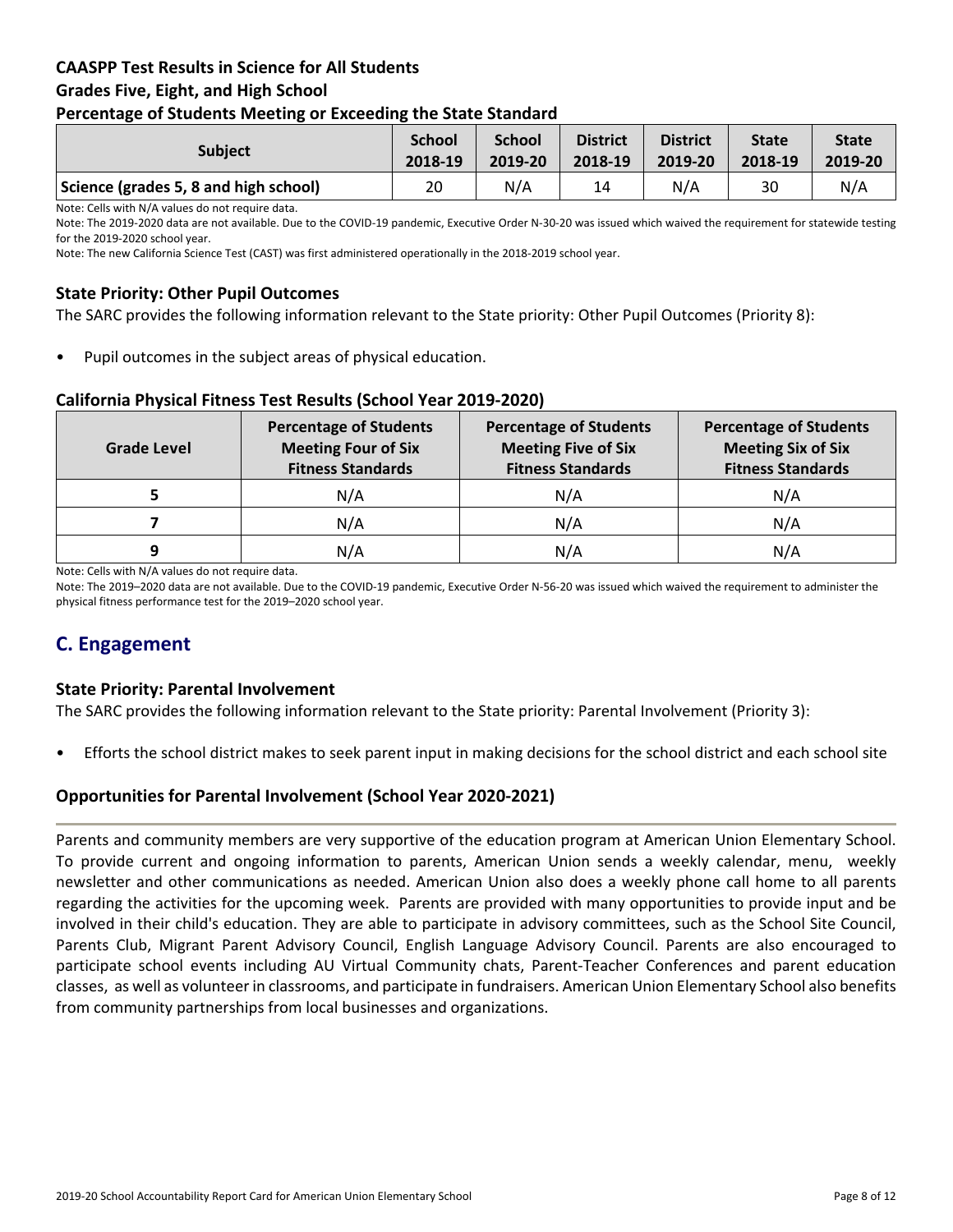## **State Priority: School Climate**

The SARC provides the following information relevant to the State priority: School Climate (Priority 6):

- Pupil suspension rates;
- Pupil expulsion rates; and
- Other local measures on the sense of safety.

## **Suspensions and Expulsions**

#### **(data collected between July through June, each full school year respectively)**

| Rate               | <b>School</b><br>2017-18 | <b>School</b><br>2018-19 | <b>District</b><br>2017-18 | <b>District</b><br>2018-19 | <b>State</b><br>2017-18 | <b>State</b><br>2018-19 |
|--------------------|--------------------------|--------------------------|----------------------------|----------------------------|-------------------------|-------------------------|
| <b>Suspensions</b> | 4.1                      | 2.3                      | 5.9                        | 6.8                        | 3.5                     | 3.5                     |
| <b>Expulsions</b>  | 0.0                      | 0.0                      | 0.0                        | 0.0                        | 0.1                     | 0.1                     |

## **Suspensions and Expulsions for School Year 2019-2020 Only**

## **(data collected between July through February, partial school year due to the COVID-19 pandemic)**

| Rate               | <b>School</b><br>2019-20 | <b>District</b><br>2019-20 | <b>State</b><br>2019-20 |  |
|--------------------|--------------------------|----------------------------|-------------------------|--|
| <b>Suspensions</b> | 8.                       | 5.6                        | 2.5                     |  |
| <b>Expulsions</b>  |                          |                            | 0.1                     |  |

Note: The 2019-2020 suspensions and expulsions rate data are not comparable to prior year data because the 2019-2020 school year is a partial school year due to the COVID-19 crisis. As such, it would be inappropriate to make any comparisons in rates of suspensions and expulsions in the 2019-2020 school year compared to prior years.

## **School Safety Plan (School Year 2020-2021)**

The School Safety plan is reviewed and updated annually to include new information and training necessary to ensure safety of students and staff. Safety goals are developed in conjunction with the School Site Council to reflect the needs of ourschool. The key elements of the School Site Safety Plan are those required by Ed Code-responding to fire drills, intruder drills, earthquakes, and last minute changes to any drill. The school's disaster preparedness plan includes steps for ensuring student and staff safety during a disaster. Fire drills are conducted monthly and earthquake and intruder drills are held at least once a year. A campus safety officer is onsite daily monitoring student behavior and facilities. All visitors to American Union Elementary School must sign in at the office and wear identification. Supervision is provided before and after school and during lunch and recess by teachers and support staff. The front of the school is designated for student drop-off; the bus loading zone is located at the west end of school along Adams Avenue. A copy of the Comprehensive School Safety Plan can be obtained in the main office.

# **D. Other SARC Information**

The information in this section is required to be in the SARC but is not included in the state priorities for LCFF.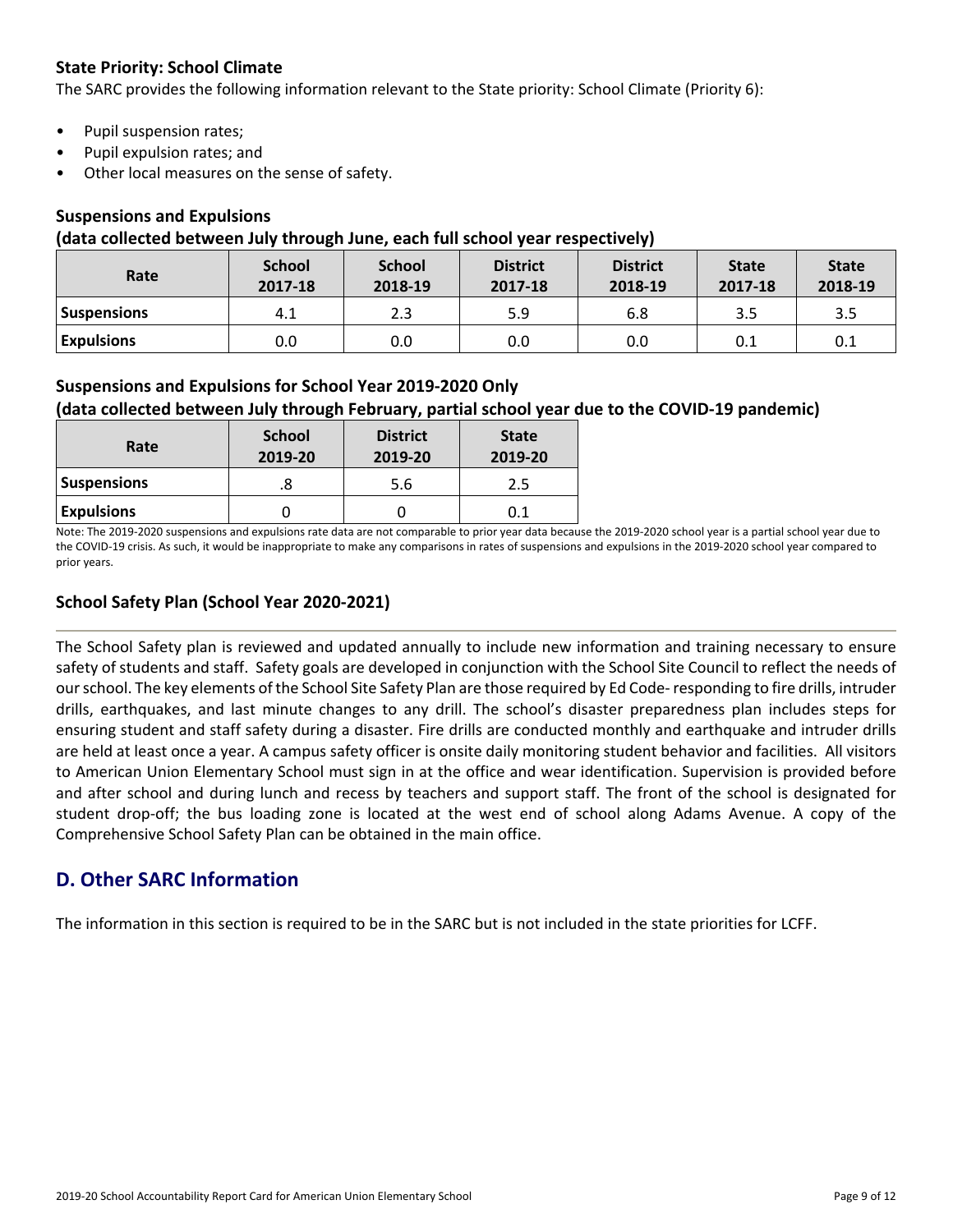## **Average Class Size and Class Size Distribution (Elementary)**

| Grade<br>Level | Average <br><b>Class</b><br><b>Size</b> | # of<br><b>Size</b><br>$1 - 20$ | # of<br><b>Size</b><br>$21 - 32$ | 2017-18  2017-18  2017-18  2017-18  2018-19  2018-19  2018-19  2018-19  2019-20  2019-20  2019-20  2019-20  <br>$ {\sf Classes}^* {\sf Classes}^* {\sf Classes}^* $<br><b>Size</b><br>$33+$ | <b>Size</b> | # of $ A$ verage # of $ $ # of<br><b>Size</b><br>$1 - 20$ | <b>Size</b><br>$21 - 32$ | Class   Classes*   Classes*   Classes*  <br><b>Size</b><br>$33+$ | # of $ A$ verage<br><b>Class</b><br><b>Size</b> | # of<br> Classes* Classes* Classes*<br><b>Size</b><br>$1 - 20$ | # of<br><b>Size</b><br>21-32 | # of<br><b>Size</b><br>$33+$ |
|----------------|-----------------------------------------|---------------------------------|----------------------------------|---------------------------------------------------------------------------------------------------------------------------------------------------------------------------------------------|-------------|-----------------------------------------------------------|--------------------------|------------------------------------------------------------------|-------------------------------------------------|----------------------------------------------------------------|------------------------------|------------------------------|
| К              | 26                                      |                                 | 10                               | 1                                                                                                                                                                                           | 19          | 10                                                        |                          |                                                                  | 20                                              | 10                                                             |                              |                              |
| 1              | 23                                      |                                 | 10                               |                                                                                                                                                                                             | 20          | 10                                                        |                          |                                                                  | 11                                              | 10                                                             |                              |                              |
| $\overline{2}$ | 22                                      |                                 | 10                               |                                                                                                                                                                                             | 23          |                                                           | 10                       |                                                                  | 18                                              | 10                                                             |                              |                              |
| 3              | 20                                      | 10                              |                                  | 1                                                                                                                                                                                           | 23          |                                                           | 10                       |                                                                  | 23                                              |                                                                | 10                           |                              |
| 4              | 23                                      |                                 | 10                               | $\mathbf{1}$                                                                                                                                                                                | 32          |                                                           | 5                        |                                                                  | 23                                              |                                                                | 10                           |                              |
| 5 <sup>1</sup> | 21                                      | 10                              |                                  | 1                                                                                                                                                                                           | 22          |                                                           | 10                       |                                                                  | 24                                              | $\mathbf{1}$                                                   | 5                            |                              |
| 6              | 26                                      | 1                               | 6                                |                                                                                                                                                                                             | 19          | $\overline{2}$                                            | 8                        |                                                                  | 15                                              | 14                                                             |                              |                              |

\*Number of classes indicates how many classes fall into each size category (a range of total students per class).

\*\* "Other" category is for multi-grade level classes.

## **Ratio of Pupils to Academic Counselor (School Year 2019-2020)**

| <b>TELL</b><br>Tue   | <b>Ratio</b> |
|----------------------|--------------|
| Academic Counselors* | 1 to 335     |

\*One full time equivalent (FTE) equals one staff member working full time; one FTE could also represent two staff members who each work 50 percent of full time.

## **Student Support Services Staff (School Year 2019-2020)**

| <b>Title</b>                                                         | Number of FTE*<br><b>Assigned to School</b> |
|----------------------------------------------------------------------|---------------------------------------------|
| <b>Counselor (Academic, Social/Behavioral or Career Development)</b> |                                             |
| Library Media Teacher (Librarian)                                    | 0                                           |
| Library Media Services Staff (Paraprofessional)                      |                                             |
| Psychologist                                                         | .4                                          |
| <b>Social Worker</b>                                                 | 0                                           |
| <b>Nurse</b>                                                         |                                             |
| Speech/Language/Hearing Specialist                                   | .6                                          |
| <b>Resource Specialist (non-teaching)</b>                            | 1.0                                         |
| <b>Other</b>                                                         | 8.8                                         |

\*One Full Time Equivalent (FTE) equals one staff member working full time; one FTE could also represent two staff members who each work 50 percent of full time.

#### **Expenditures Per Pupil and School Site Teacher Salaries (Fiscal Year 2018-2019)**

| Level                                                | <b>Total</b><br><b>Expenditures</b><br><b>Per Pupil</b> | <b>Expenditures</b><br><b>Per Pupil</b><br>(Restricted) | <b>Expenditures</b><br><b>Per Pupil</b><br>(Unrestricted) | Average<br><b>Teacher</b><br><b>Salary</b> |
|------------------------------------------------------|---------------------------------------------------------|---------------------------------------------------------|-----------------------------------------------------------|--------------------------------------------|
| <b>School Site</b>                                   | \$11,822                                                | \$2,305                                                 | \$9,517                                                   | \$62,355.89                                |
| <b>District</b>                                      | N/A                                                     | N/A                                                     | \$10,568                                                  | \$67,030                                   |
| <b>Percent Difference - School Site and District</b> | N/A                                                     | N/A                                                     | $-10.5$                                                   | $-7.2$                                     |
| <b>State</b>                                         | N/A                                                     | N/A                                                     | \$7,750                                                   | \$75,706                                   |
| <b>Percent Difference - School Site and State</b>    | N/A                                                     | N/A                                                     | 20.5                                                      | $-19.3$                                    |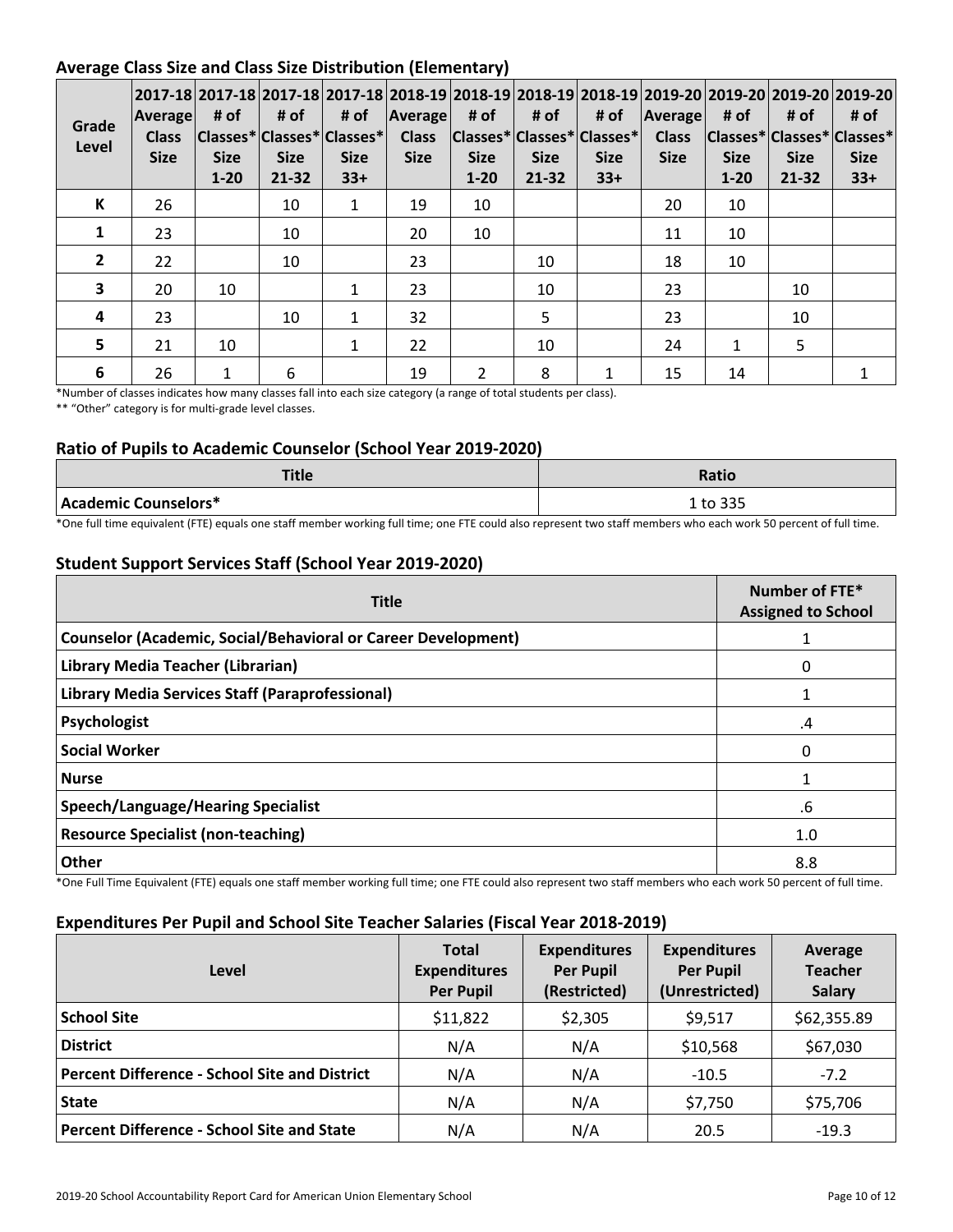## **Types of Services Funded (Fiscal Year 2019-2020)**

WUSD provides programs and services to support and assist students with core instruction, RTI, intervention, Tutoring, Migrant, After School Programs, Special Education, English Language Development, Career and Technical Education, Supplemental Education Services, and Teacher Professional Development through the use of Title I, II, III, IV, 21st Century, Carl Perkins, Lottery, ROP, and LCFF Base, Supplemental, and Concentration funds.

#### **Teacher and Administrative Salaries (Fiscal Year 2018-2019)**

| Category                                      | <b>District</b><br>Amount | <b>State Average</b><br><b>For Districts</b><br><b>In Same Category</b> |
|-----------------------------------------------|---------------------------|-------------------------------------------------------------------------|
| <b>Beginning Teacher Salary</b>               | \$45,275                  | \$47,145                                                                |
| <b>Mid-Range Teacher Salary</b>               | \$64,990                  | \$74,952                                                                |
| <b>Highest Teacher Salary</b>                 | \$85,266                  | \$96,092                                                                |
| <b>Average Principal Salary (Elementary)</b>  | \$109,851                 | \$116,716                                                               |
| <b>Average Principal Salary (Middle)</b>      | \$124,285                 | \$120,813                                                               |
| <b>Average Principal Salary (High)</b>        | \$118,296                 | \$131,905                                                               |
| <b>Superintendent Salary</b>                  | \$188,000                 | \$192,565                                                               |
| <b>Percent of Budget for Teacher Salaries</b> | 27.0                      | 31.0                                                                    |
| Percent of Budget for Administrative Salaries | 5.0                       | 6.0                                                                     |

For detailed information on salaries, see the CDE Certificated Salaries & Benefits web page at [https://www.cde.ca.gov/ds/fd/cs/.](https://www.cde.ca.gov/ds/fd/cs/)

#### **Professional Development (Most Recent Three Years)**

| <b>Measure</b>                                                                  |  | 2018-19   2019-20   2020-21 |
|---------------------------------------------------------------------------------|--|-----------------------------|
| Number of school days dedicated to Staff Development and Continuous Improvement |  |                             |

Professional development at American Union is designed to meet the individual needs of teachers as well as broader school concerns. It is designed to assist staff members in refining existing skills and learning new skills to achieve district and state accountability goals. The professional development program is ongoing and clearly reflects the vision and mission of our school. Our Administration team, grade level leads, and teachers are committed to the ongoing practices of a Professional Learning Community (PLC) Model. Our Teachers analyze assessment data and student work to ensure accurate reflections of student academic growth. This information is in turn utilized to infuse learning strategies, lesson design, and best teaching and student engagement practices to increase levels of student proficiency.

American Union has 2 hours of PLC time per week embedded in the master schedule for teachers. Also required are three days of district and site professional development prior to the start of the school year and four days of optional professional development offered each summer. Teachers are paid for their participation. Topics for these sessions are selected based on greatest areas of needs outlined in the LCAP using data from the dashboard and other local indicators.

Academic Coaching is also offered to teachers at American Union. Two coaches share their time between the four district sites. Areas of coaching focus are: classroom management for new teachers, math and ELA lesson engagement, Guided Reading support, ELD support, lesson design, and delivery for all subjects..